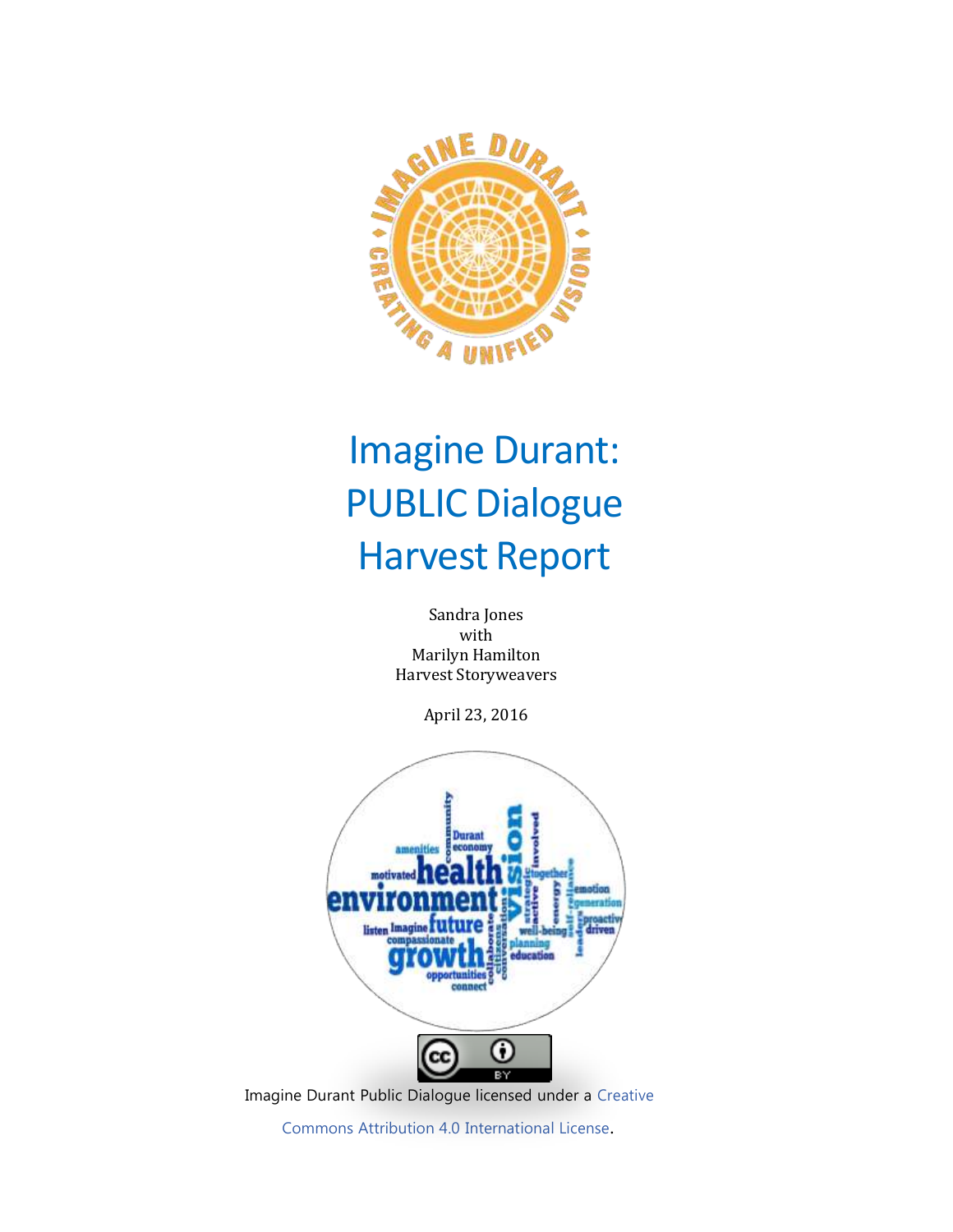#### **Imagine Durant Public Dialogue Participants**

**Tim Boatmun** SOSU

**Ticia Burkhalter** Citizen, Families Feeding Families

**Emily Brittingham** City of Durant, Accounting Specialist

**Kaymon Farmer** Imagine Durant Director, SOSU

**Russell Jones** Landmark Bank, I.T.

**April Lehring** SOSU, Director of Student Wellness

**Janet Reed** Chamber of Commerce

**Pam Robinson** United Way, Director

**Lynn Skocdopole** Citizen

**Jona Tucker** The Nature Conservancy

**Renee Turvey** APO Accreditation

**JJ Wilson** City of Durant, Program Manager

**Monica Woodall** Citizen

**John Wyatt** City of Durant

**=========**

**Scott Moore** Principal Community Builder Blue Star Studio Inc. Integral City Team

**Kara Hendrickson**  Imagine Durant Executive Director

**Sandra Jones** Harvest Storyweaver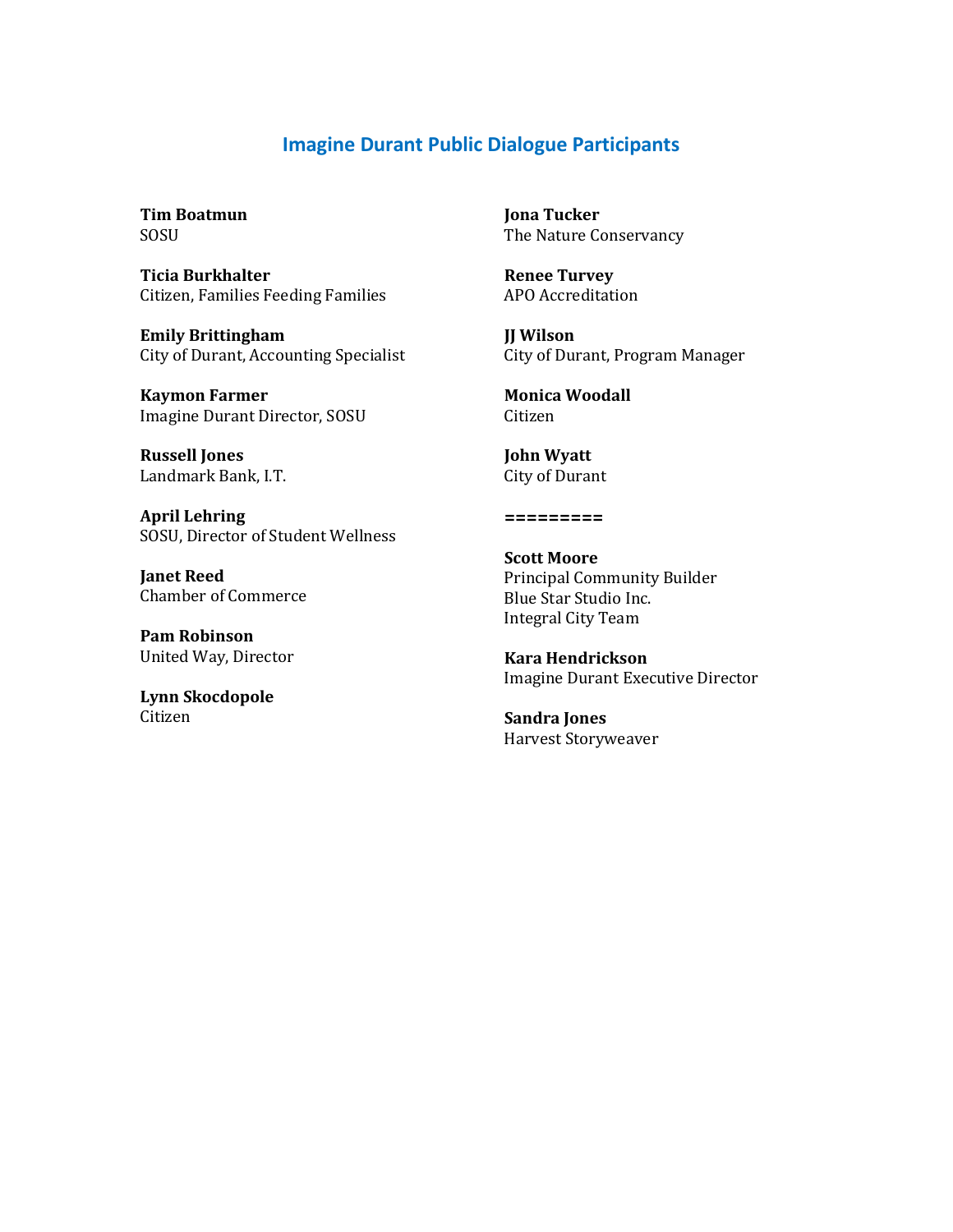# **Imagine Durant Convenes Public Dialogue 2**

## **""If [you are] not part of it, become part of it." -Janet Reed**

#### **Why, What, When, Where, Who**

On April 23rd, Imagine Durant convened a public dialogue to consider Durant's future in regard to issues of the current and future health and environment of the city. Seventeen members of the general public attended the event, held at George Washington School, the current site of Families Feeding Families. Kara Hendrickson and Scott Moore (from the Integral City Meshworks Team), Co-facilitators explained that "today is an opportunity to expand on February's Thought Leaders' Dialogue" and the participants' job was to demonstrate that when people care and become involved, change happens.

#### **Intentions**

The purpose of the public dialogue was to build and expand upon the insights reported in the Imagine Durant Harvest Report. This report was the official record of Imagine Durant's fifth dialogue, which took place February 19th and 20th, 2016 and included participation from twenty-seven of Durant's thought leaders.

The intentions of the public dialogue were shared with attendees as follows:

- Meet people you don't know; circle up with new acquaintances; make new friends
- Create interpersonal connections across the diversities of Durant: age, gender, students, workers, employers, ethnicity, race
- Create connections between people's perspectives of the environment and health
- Discover common ground to build on and respect differences that make a difference.
- Imagine how in 30 years we can improve the quality of Durant's environment and health in a way that neither set of improvements is at the expense of the other.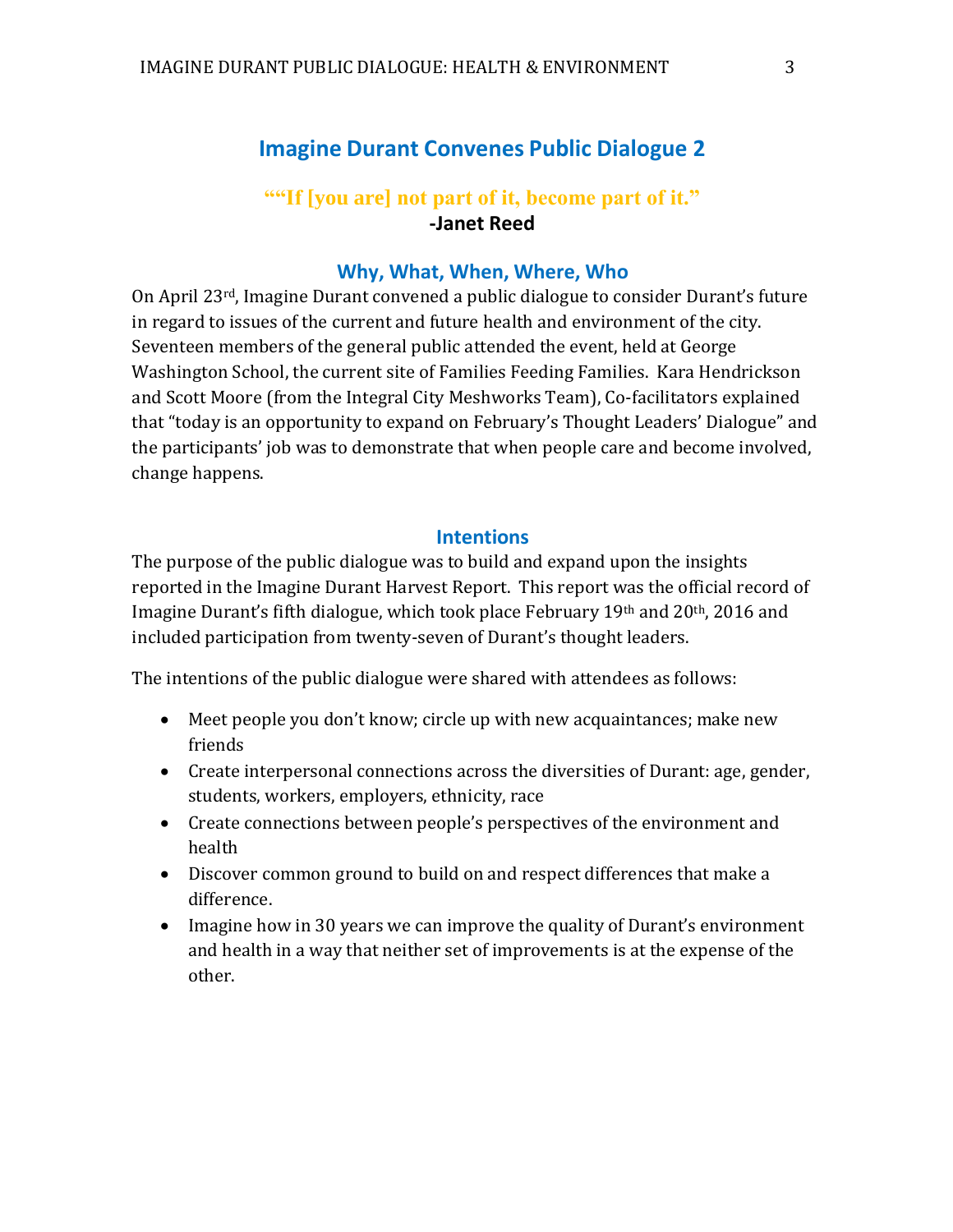#### **Context of Health and Environment Dialogues**

The context of the dialogue was set up with presentations by Jona Tucker on the environment as nature, Renee Turvey on health MAPPING (Mobilizing for Action through Planning and Partnerships), Tim Boatmun on the Nowa Oka walking trail as an early Imagine Durant win and Janet Reed on the city Trash Off.

Attendees were debriefed on the four facets named in relation to the current health and environment of Durant that had emerged from the Thought Leaders' Dialogue.

The **Current Health** expounded on the city's heartbeat at this point in time, showing how Durant already has many health assets such as free medical clinics and fitness centers. The **Health Future** imagined what the health of the city should be 30 plus years down the road by improving public health with opportunities to decrease obesity and increase healthiness.

The **Current Environment** maps where we are today with Durant's natural beauty and lakes and the **Environment Future** is where we see the environment down the road, "

#### **"The environment is bigger than just the city of Durant."**

#### **-Jona Tucker**

Tim Boatmun presented an excellent example of how Durant is currently at a new crossroads, as was illustrated just that morning. Our environment is one of having a small town feeling, i.e. knowing police officers by name and saying "hello" when they walk through the door. However, the large town growth is coming because police officers are not always just there to say hello; they may be there because someone had requested help in the area (as happened the morning of this meeting). So, while we are all familiar and love our small town, we must prepare for the health and environment issues that present themselves, as the town grows.

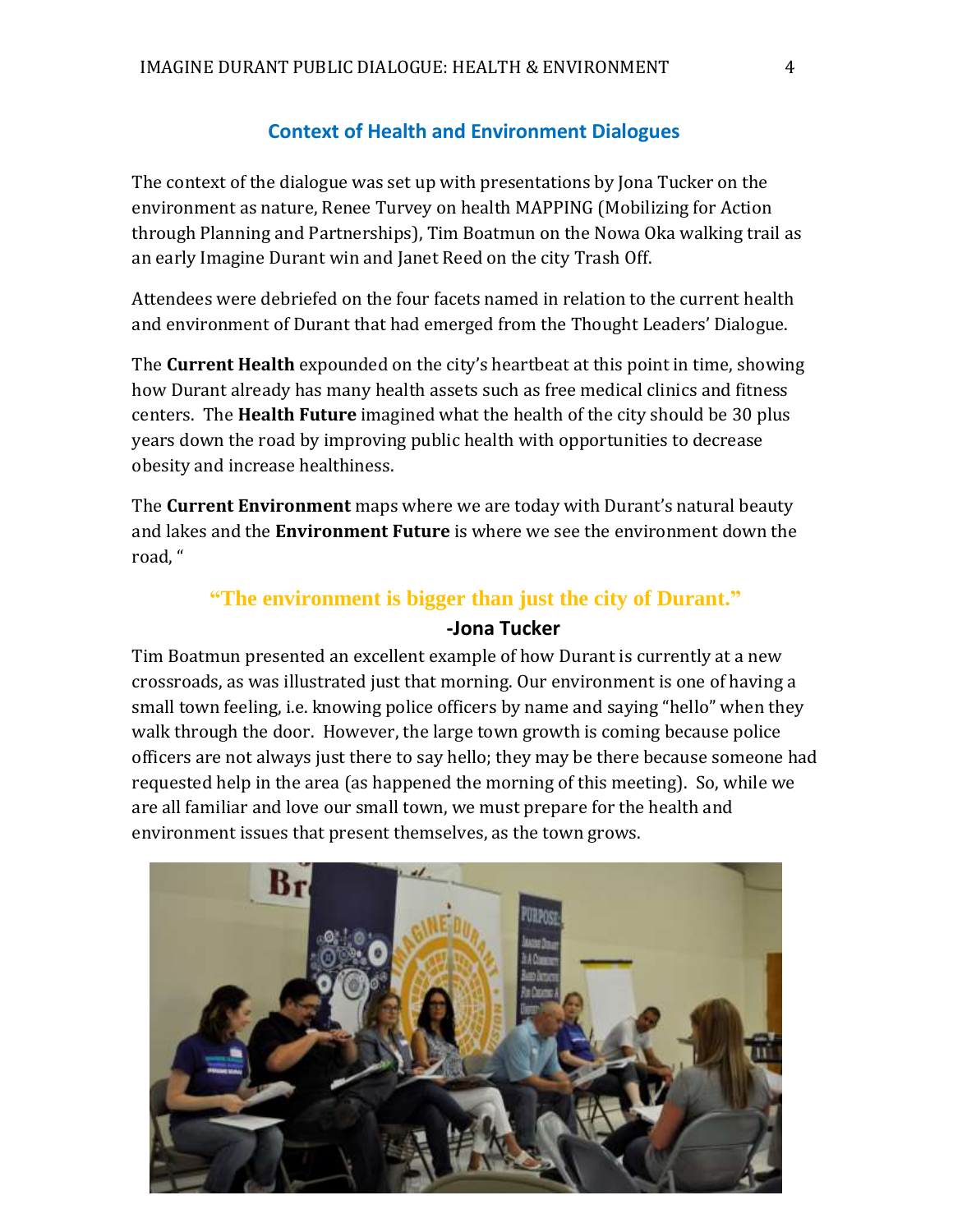#### **How to Participate in Dialogue**

To get started with the dialogue Kara Hendrickson gave attendees a brief lesson on how to have a successful dialogue. Key points she stressed included:

- Listen compassionately
- Honor and respect each person's contribution
- Speak from own experience
- Avoid criticism and persuasion
- Be aware of how often and how long you speak
- Seek to understand and learn
- Make sure everyone has a chance to talk

# **Small Groups Dialogue about Key Questions**

After receiving instructions on how to dialogue, participants were invited to form groups of 6 to 8 people to discuss issues of the economy and community framed by the following questions.

**1. Tell us a story about a time when you had an emotional connection** 

**with Durant related to health or the environment. How has that or** 

**does that influence your relationship to the community?**

- **2. What level of growth do you think is sustainable for Durant in the next 30 years?**
- **3. How will balancing the environment and the health matter to Durant's children or grandchildren?**
- **4. What are the burning questions (for this group) about Durant's future environment and health?**

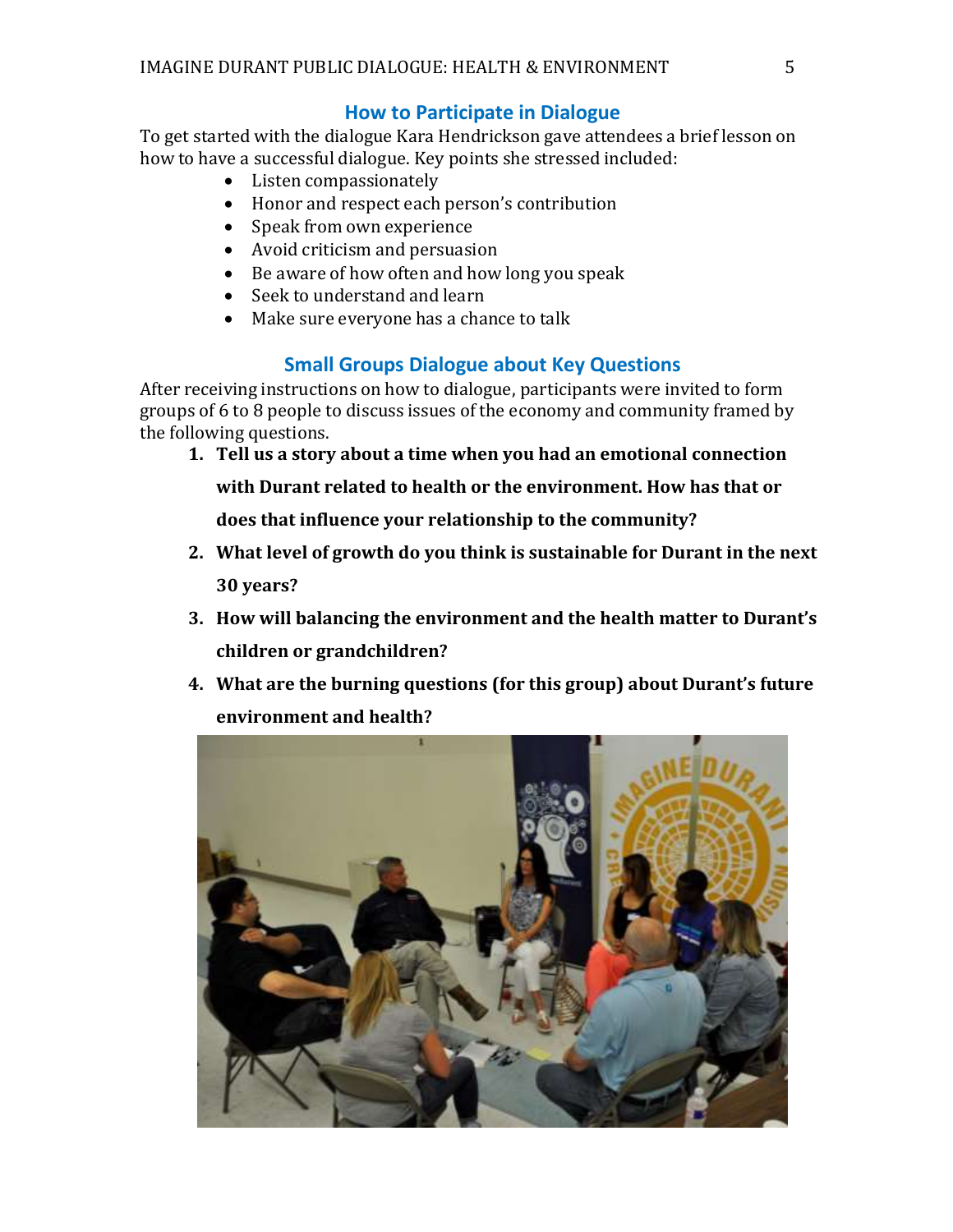#### **Imagining the Future Together**

At the end of this breakout session, participants rejoined the larger group for a plenary discussion. The room was rearranged into a large circle with all participants facing each other. Scott and Kara asked others to share their thoughts with everyone on the following questions:

- *What will you tell the future generations about how you approached these burning questions?*
- *What would you tell policy makers we should do now?*
- *In the next year, what is one step you will take to move from contemplation to action regarding these questions?*



# **Health & Environment: Key Themes**

Five themes emerged from an analysis of the notes taken from the break-out groups, the burning questions (see Appendix A), and the plenary discussion about what we will tell future generations (see Appendix B). These five interrelated themes were as follows:

- **1. Funding & the Economy**
- **2. Controlled Growth & Planning**
- **3. Amenities & Services**
- **4. Education of Citizens & Self Reliance**
- **5. Being Proactive & Working Together**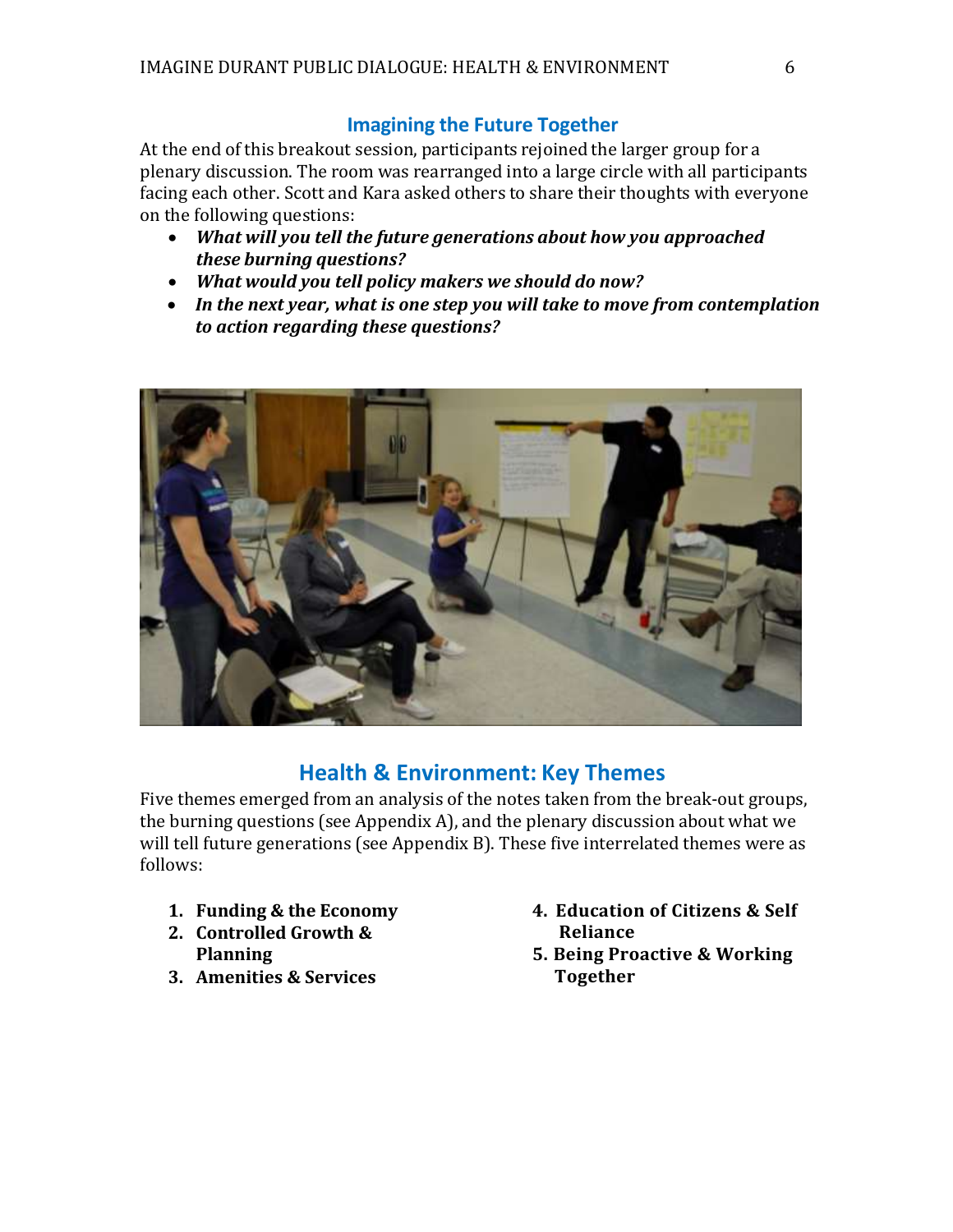# **1. Funding & the Economy**

With the decline in oil prices and news reports of the budget crisis in the state of Oklahoma, it is natural that funding and the economy were key concerns that emerged from the group dialogues. The drop in oil prices has had a ripple effect throughout the state and many programs that fund the needy are facing deep cuts. Because of this, many citizens wonder, "Where does the funding come from and how much should we grow?" (Wilson).

Participants considered how future improvements for the health and environment of current and prospective citizens of Durant will be funded and sustained. For instance, creating and maintaining sidewalks throughout the city was discussed many times as a key starting point for helping citizens with a healthy lifestyle. However, sidewalks cost money for upkeep and will always require funding for maintenance. Who will take care of these? Other concerns arose regarding improving the health and environment of Durant citizens and how to pay for the changes needed to grow.

*"With the current economy in Oklahoma, I think a lot of things are struggling. We will be facing economic hardship in the next few years and it will be hard to grow in those things. "*

*"If we don't have the money, we can't keep saying, 'Let's keep growing'."* 

 *"How do we create a quality of life that each citizen of Durant deserves? How will we fund the changes needed?"*

# **2. Controlled Growth & City-County Planning**

With Durant being the 3<sup>rd</sup> fastest growing town in Oklahoma, "all signs point for there to be a big increase in the population of Durant" (Tucker). While some may be opposed to it, growth is necessary for Durant to stay vibrant and alive. Without growth, Durant could become like a "stagnant pond, where you can see micro life but the pond eventually deteriorates until there is no water at all" (Skocdopole).

Many participants wondered about the planning for such growth and if it could be controlled. Calling upon the city and county to work together to create a vision and plan strategically so that young families will want to come here and stay here, were the top concerns of many of the participants. However, while the town is growing, participants recognized that protecting the environment and keeping our town beautiful needs to also be a part of the planning process.

*"Are we planning strategically for the future, especially around land development and zoning?"*

*"A strategic vision drives how fast we grow."*

*"There needs to be a greater integration of city and county thinking."*

*"How will you balance growth and keep the small town compassionate feeling?"*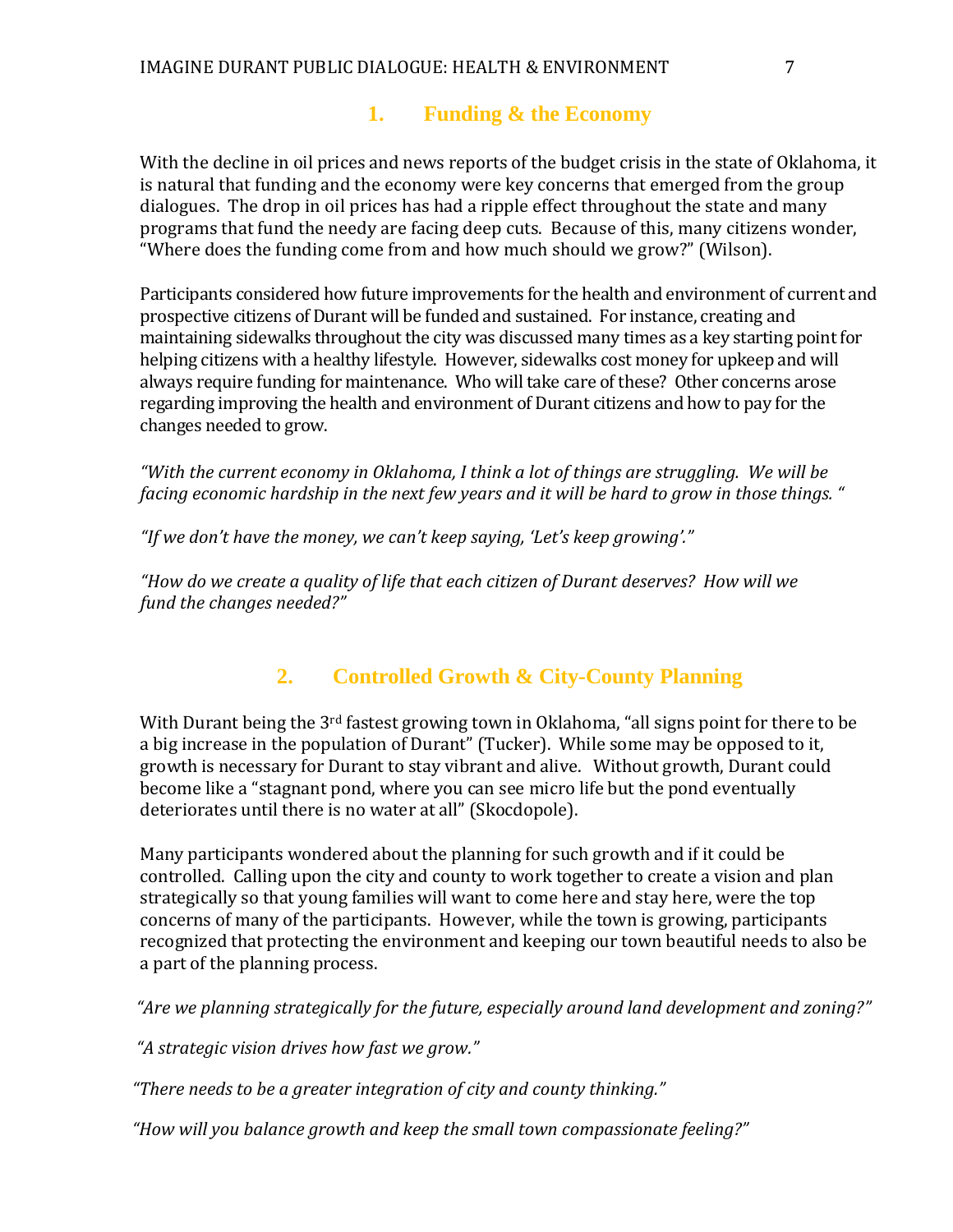#### **3. Amenities & Services**

Many participants echoed the same thought about wanting people who visit Durant to be able to say "Hey, Durant is growing!". However, the question became, how do we do that? Providing healthy environments and opportunities were foremost in mind such as building more walking trails, more parks and more sports complexes. Keeping college students in Durant with more job and pay opportunities was given as a good starting point. Many SOSU graduates are seen as leaving town for job opportunities elsewhere. How do we make it so that college graduates see that they should stay in Durant because "The grass isn't always greener on the other side, it's greener wherever you fertilize it" (Boatmun)? On the opposite end was concern about senior citizens and providing for their health and well-being in the future with things such as housing.

*"We need more health education and health classes."* 

*"This community has so much to offer and we need to explore that with our youth."*

*"What are we doing in terms of job opportunities for SOSU students to keep them here? What are we doing for new graduates to connect them with job opportunities to match skill sets of graduates?"*

## **4. Education of Citizens & Self Reliance**

Much of the day's discussion centered around the call to action for the citizens of Durant to become educated on not only what programs the town already offers but also what programs are at risk because of state budget cuts.

Durant is fortunate to have a community center and library right in the heart of the city. Built in 2011, it is an easily accessible resource where people convene to ask questions, utilize computer skills and many other activities. In addition, citizens have the ability to access a free health clinic on Tuesday evenings, courtesy of the Great Physician's Medical Clinic and Pharmacy.

A program such as Families Feeding Families Community Kitchen, which provides meals and other assistance, is also available to the community. While services such as these are available, citizens must also know about how they could be in jeopardy because of state funding for such services being cut. Citizens were called to become aware and educated on how these issues could or does affect them.

At the same time, being self-driven and self-motivated were strong notions permeating the conversation. Kaymon Farmer, board director for Imagine Durant, was given as an example. Kaymon started his own business, "instead of waiting for a company to provide for him, he created his own company." It is this self-reliance that makes a town's citizens strong and what makes a town stronger.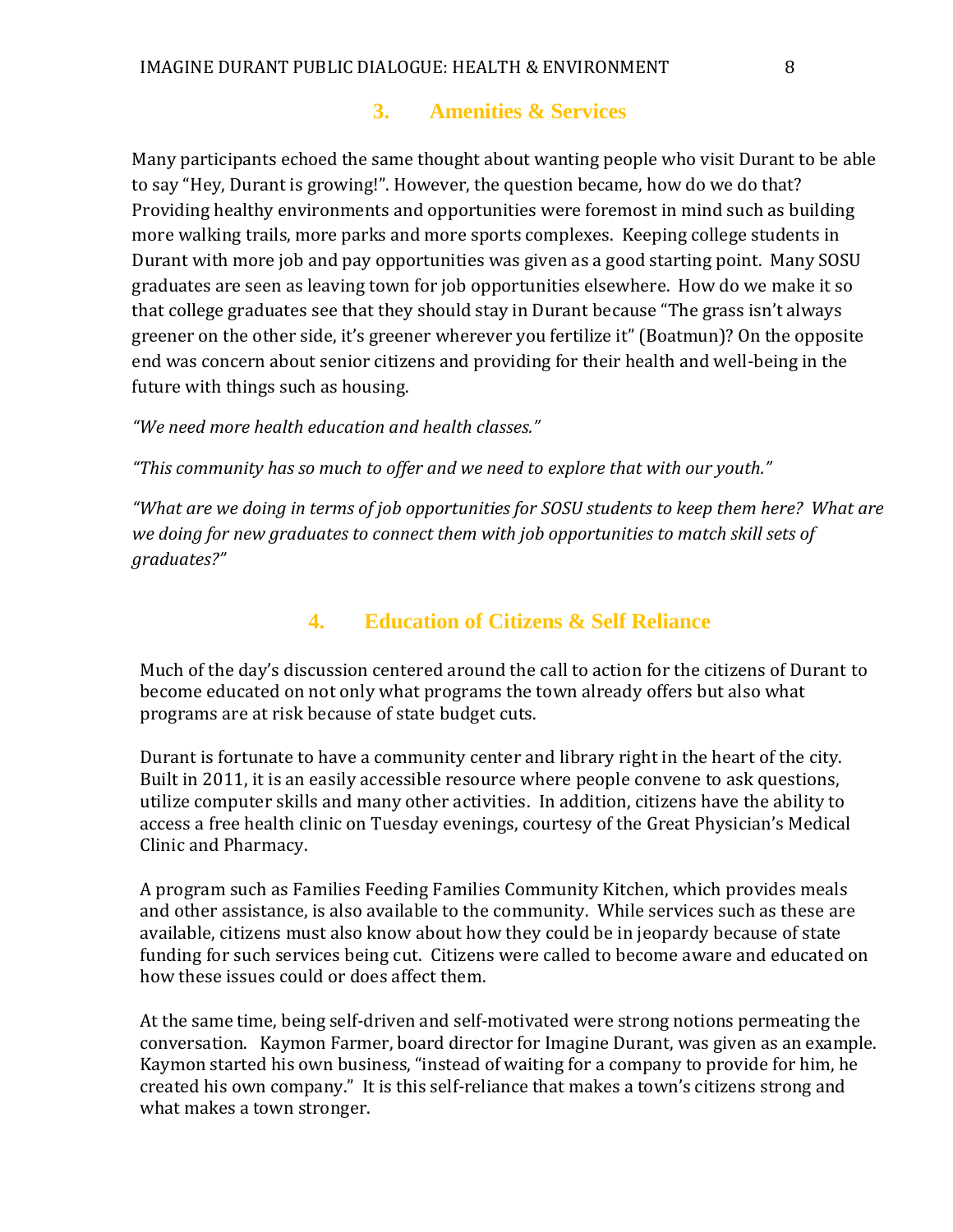

*"How do we educate and communicate to [people in] our town all … the programs we currently have?"*

*"Will the leaders of today educate the next generation how to not depend on the government for their happiness."*

# **5. Being Proactive and Working Together**

Much of the day's conversation was concentrated on how to be a positive force for the community. All of the participants agreed that being proactive and working together were the keys to improving the health and environment of the city.

How would the citizens of Durant talk about the town 30 years from now? The participants imagined that the future townspeople would be able to say, "we were tired of status quo, we saw the need to fix our community and we worked together to make a difference" (Jones).

The conversation circled back around to planning and how creating "a priority list so we can address things proactively instead of just how they come up" should be a goal of the city and county. A bright future would include "churches, volunteers and money supporting hungry and homeless by educating the population and workforce development. Joint ventures could be established to collaborate and consolidate services to get people off the street" (Turvey).

Someday, we will be able to say, "A long time ago, developed by citizens, we imagined the way Durant is today because citizens led leadership. The citizens worked with the city to create a vision and strategic plan that works for growth and sustainability and they imagined the way Durant is today. It is because citizens led the community" (Tucker).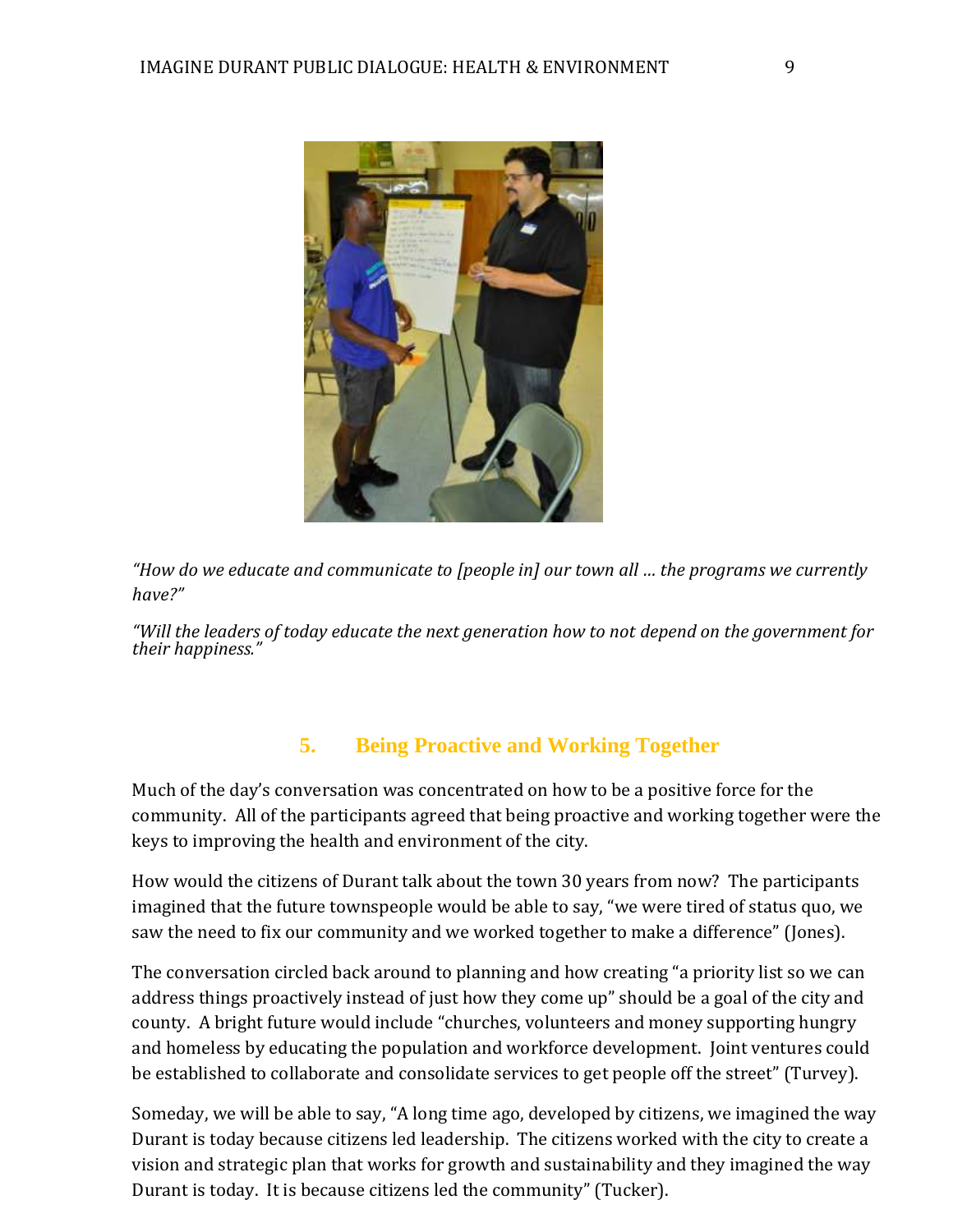*"Be proactive and be more involved in legislature. Be more vocal."*

*"Show up, show support, be a presence."*

*"Keep looking and thinking about solutions and how you can be a part of it."*

*" Be an example and spread the word. Keep it positive!"*

# **Focus on Policy Makers**

Participants were asked to imagine they were speaking to policy makers and what they would suggest to them that we should do now in regards to the health and environment of Durant's current and future citizens. Those suggestions proved to revolve around *Developing Citizen Health, Building Health and Environment Management Performance Capacity, Engaging Community and Influencing Healthy Business and Environmental Systems* (summarized in Table 1.)

| Table 1. Imagine Durant Public Dialogue - What to Tell Policy Makers to Improve<br><b>Health and Environment</b>                                                                                                                                                                                  |                                                                                                                                                                                                                                                                                                                                               |  |
|---------------------------------------------------------------------------------------------------------------------------------------------------------------------------------------------------------------------------------------------------------------------------------------------------|-----------------------------------------------------------------------------------------------------------------------------------------------------------------------------------------------------------------------------------------------------------------------------------------------------------------------------------------------|--|
| Develop Citizen Health - Leadership Vision, Personal<br><b>Capacity, Education</b>                                                                                                                                                                                                                | <b>Build Civic Management Performance and</b><br><b>Capacity for Health &amp; Environment</b>                                                                                                                                                                                                                                                 |  |
| Think holistically for growth.<br>What are we doing in terms of job opportunities for<br>SOSU students to keep them here?<br>What are we doing for new graduates to connect them<br>with job opportunities to match skill sets of graduates?<br>We need more health education and health classes. | Be strategic when deciding what budget cuts to make<br>and don't just move money to fix a temporary problem<br>(Robbing Peter to pay Paul).<br>Think socially about how to redistribute funding<br>strategically with a solution that works with what<br>your constituents are sayingespecially through a<br>process like community dialogue. |  |
| <b>Engage Community Wellbeing - Cultural Diversity,</b><br><b>NFP, Faith</b>                                                                                                                                                                                                                      | <b>Influence Healthy Business Development and</b><br><b>Environmental Systems</b>                                                                                                                                                                                                                                                             |  |
| What ideas do policy makers have to empower citizens<br>to take responsibility with community led initiatives?                                                                                                                                                                                    | What thoughts have the policy makers given to<br>prepare for all the rapid growth in terms of vision and<br>goals.<br>Come up with tangible 1, 3, 5 year goals people can                                                                                                                                                                     |  |
|                                                                                                                                                                                                                                                                                                   | see. Map a plan for growth.<br>Create a priority list so we can address things<br>proactively instead of just as they come up.<br>Don't create codes, zoning, etc. that is adversarial to                                                                                                                                                     |  |
|                                                                                                                                                                                                                                                                                                   | Imagine Durant's initiatives, i.e. walking trails, etc.                                                                                                                                                                                                                                                                                       |  |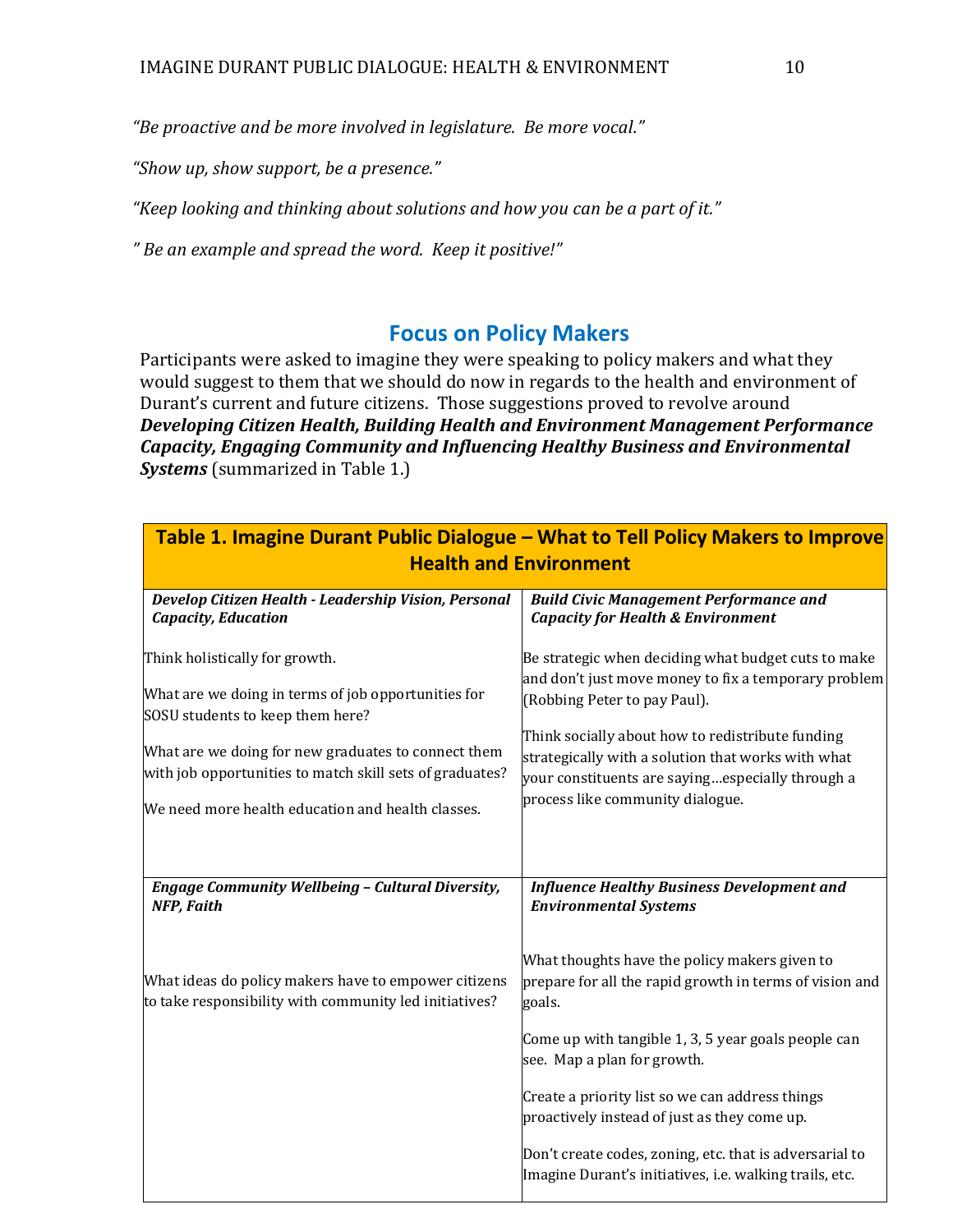# **Act Today**

With enthusiasm and high energy, the participants concluded the dialogue by making some impassioned offers to act now. These offers could be summarized in as working together and being proactive as shown in Table 2.

# **Table 2. Imagine Durant Public Dialogue – Generative Ideas & Offers to Improve Health & Environment**

*Working Together & Being Proactive*

#### *Think, Ask & Act*

- o Be an example and spread the word. Keep it positive Farmer
- $\circ$  Talk about the positive things happening in the community Lehrling
- o Keep asking "How can I help?" Lehrling
- o Show up, show support, be a presence (i.e. walking trail) Boatmun
- o Keep looking and thinking about solutions and how you can be a part of it Tucker
- o Ask someone else to come Skocdopole

#### *Connect & Collaborate*

- o Become more involved in Imagine Durant Turney
- o Spread the word through word of mouth and Facebook Woodall
- o Join the housing revitalization committee Hendrickson
- o Adopt a stretch of road Boatmun
- o Show up and take part in Imagine Durant for future forums Lehring
- o Reach out to legislature Woodall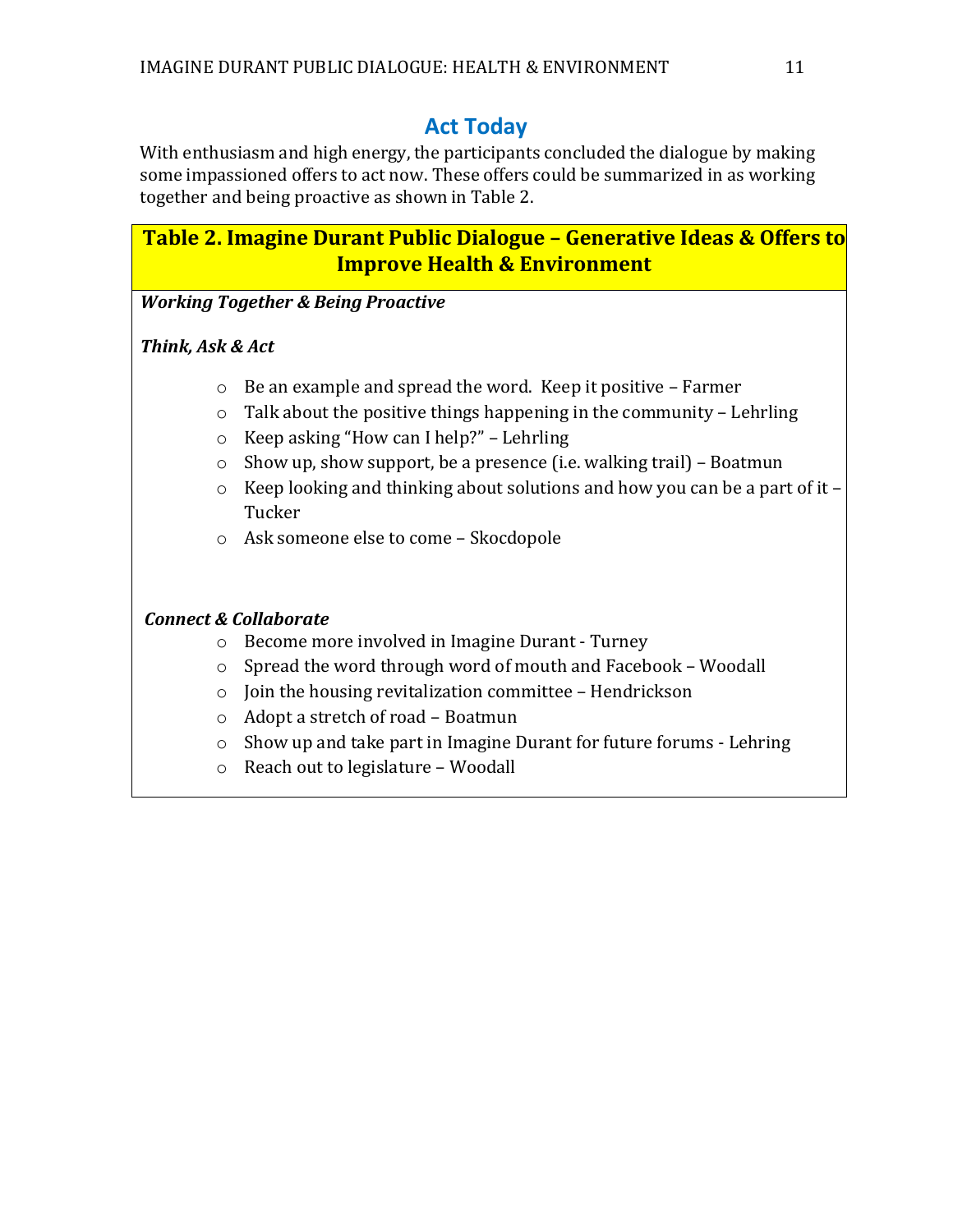# **What's Next?**

The emerging visions for Durant's vibrant economy and community were explored in 2015. Visions for Durant's health and environment expressed by Thought Leaders in February 2016 and by the Public in April will be conveyed to the Policy Makers in June, 2016.

In September the third Round of Dialogues will start with the focus on Education and Culture.

> **Stay tuned. Stay connected. Stay active … A growing number of people are committing to a Vision of Wellbeing for Durant's Future.**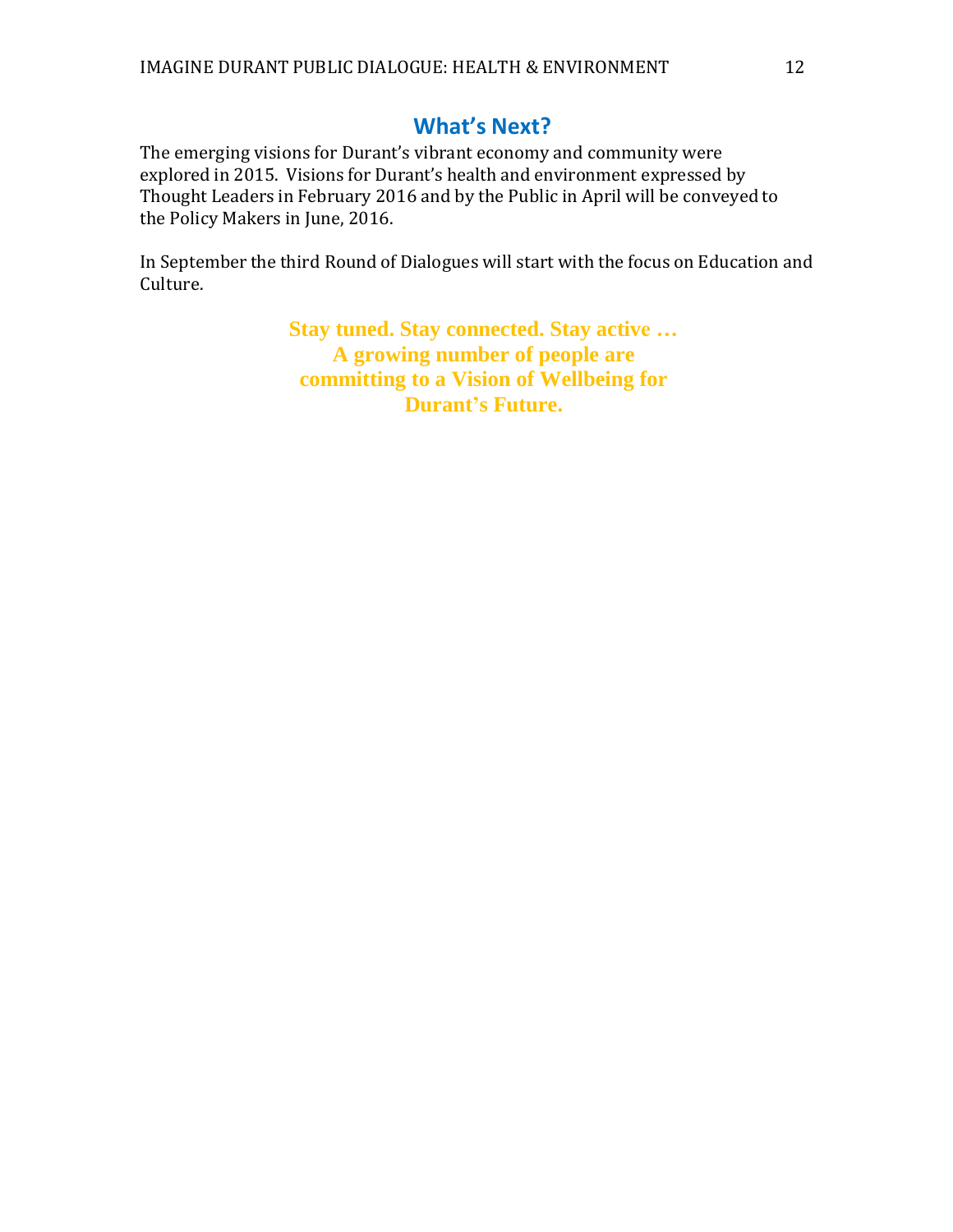|                                                                                                                                                                               | Appendix A: Imagine Durant Public Dialogue - Burning Questions About Health & Environment                                                    |
|-------------------------------------------------------------------------------------------------------------------------------------------------------------------------------|----------------------------------------------------------------------------------------------------------------------------------------------|
| Developing Citizen Health - Leadership Vision, Personal<br><b>Capacity, Education</b>                                                                                         | <b>Building Civic Management Performance and Capacity for</b><br><b>Health &amp; Environment</b>                                             |
| How do we give a voice to those who don't have a seat at the<br>table?                                                                                                        | How do we demonstrate environment health needs and the need<br>of County and City Collaboration?                                             |
| How do we involve leadership in Imagine Durant and<br>recommendations to service community?                                                                                   | Do our city ordinances assist us in allowing for the financial<br>demands of growth?                                                         |
| How do we encourage/foster pride in the environment?                                                                                                                          | How do we reduce deserted land, tear down and rebuild to<br>sustain tax base level?                                                          |
| How do we service seniors and children?<br>How do we decrease the level of obesity?<br>What percentage of Durant citizens want change as related to<br>Imagine Durant vision? | What tax base do we need to grow?                                                                                                            |
|                                                                                                                                                                               | How to handle rapid growth?<br>How to create a quality of life that each citizen of Durant<br>deserves. How will we fund the changes needed? |
|                                                                                                                                                                               | How are we going to intervene on these budget cuts to prevent<br>Durant from being affected?                                                 |
|                                                                                                                                                                               | How do we protect our local support (families feeding families,<br>docs, teachers) from the budget cut?                                      |
|                                                                                                                                                                               | Will we have a totally broken health care system before we fix it?                                                                           |
|                                                                                                                                                                               | Where will the community get the assistance they need for<br>medical assistance when they can't afford to see a doctor?                      |
| Engaging Community Wellbeing - Cultural Diversity, NFP,<br><b>Faith</b>                                                                                                       | <b>Influencing Healthy Business Development and</b><br><b>Environmental Systems</b>                                                          |
| How do we educate and communicate to our town all for the<br>programs we currently have?                                                                                      | Are we planning strategically for the future (especially around<br>land development and zoning)?                                             |
| Will the leaders of today educate the next generation how to not<br>depend on the government for their happiness? Create it                                                   | What is the city of Durant's strategic vision for the next 5-20-15-<br>30 years?                                                             |
| themselves and compress the work time so they can live freely?                                                                                                                | What percentage of businesses want Imagine Durant-type<br>changes? Is the city government in favor of these changes? If so,                  |
| How will you balance growth and keeping the "small town"<br>compassionate feeling?                                                                                            | what steps are they taking to help?<br>How can you enhance Durant's natural beauty (because that is                                          |
| How do you keep Durant's best qualities as you grow?                                                                                                                          | what makes people, families, want to stay)?                                                                                                  |
| How do we meet the situation with the potential that has come to How do we balance property usage with drives, parking,<br>stay?                                              | sidewalks?                                                                                                                                   |
| With the town growing so quickly, how do we protect our land to Where is Durant going to put the influx of homeless and hungry<br>keep it beautiful?                          | who come to Durant?                                                                                                                          |
| How do we reach out to those individuals that are missed by<br>state programs regarding health? Age 19-55?                                                                    |                                                                                                                                              |